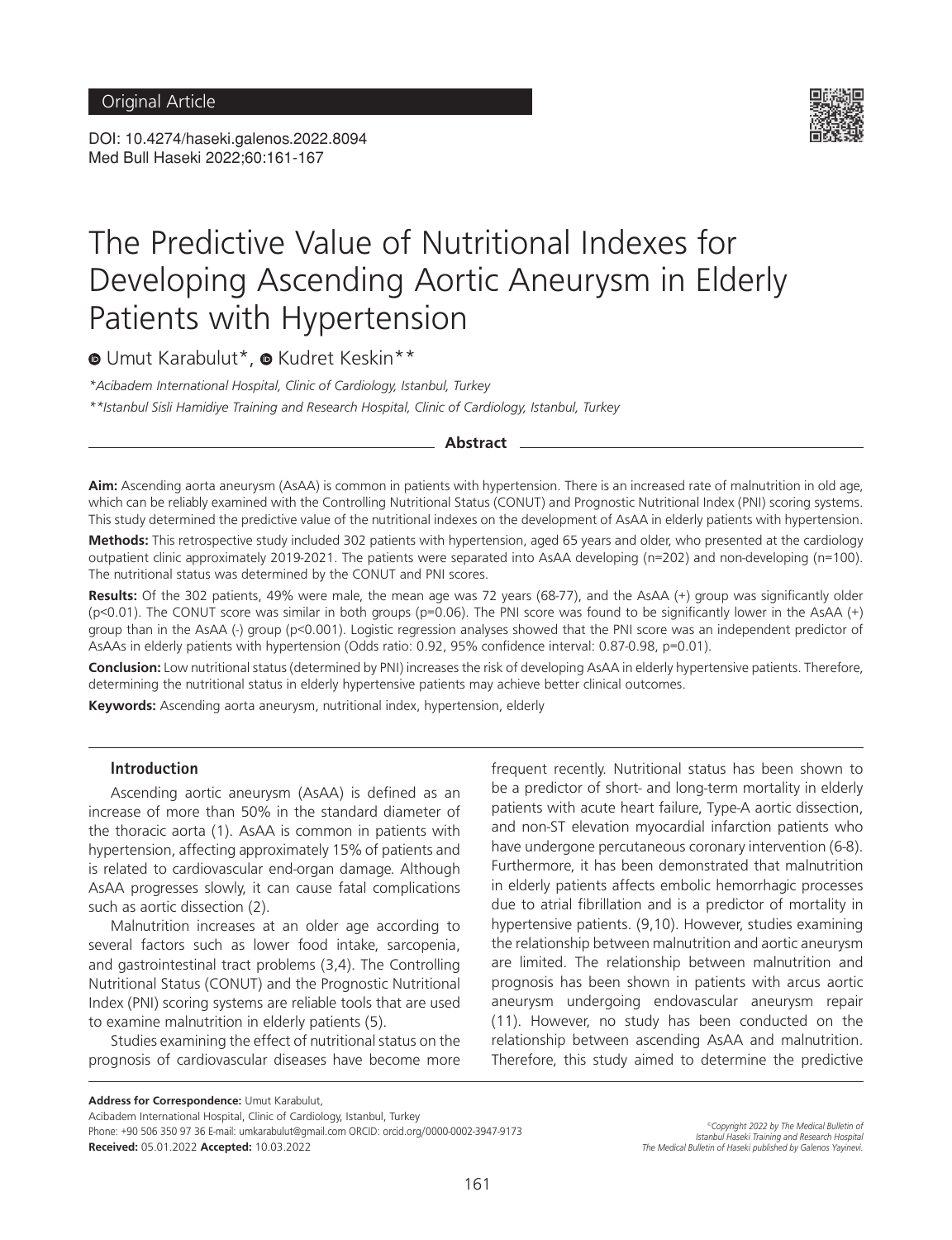value of the nutritional indexes on the development of AsAAs in elderly patients with hypertension.

#### **Methods**

This retrospective study included 302 patients aged 65 years and older who presented at the cardiology outpatient clinic approximately 2019-2021 and were diagnosed with hypertension. Patients were excluded from the study if they were aged under 65 years, had diseases that cause malnutrition such as malignancy, heart failure with reduced ejection fraction (EF<40%), kidney failure, liver failure, or severe infection, or had diseases that caused AsAAs such as the bicuspid aorta, Marfan syndrome, Ehler-Danlos syndrome, and hypothyroidism, which may affect plasma albümin levels.

Heart failure with reduced EF is defined as the inability to pump the heart to tissues and organs, which cause insufficiency to meet metabolic needs and left ventricular EF<40 (12).

Renal failure is defined as the presence of both of these factors [glomerular filtration rate (GFR) less than 60 mL/min and albumin greater than 30 mg per gram of creatinine] along with abnormalities of kidney structure or function for greater than three months signifies chronic kidney disease (13).

Ascending thoracic aortic aneurysm is defined as a dilatation of the ascending aorta producing a crosssectional diameter more than 1.5 times its normal value (14). Ascending aorta diameter >38 mm in transthoracic echocardiography was accepted as the cut-off value for AsAA for this study cohort.

#### **Study Design**

The patients were separated into two groups those who developed AsAA [AsAA (+), n=202] and those who did not develop AsAA [AsAA (-), n=100]. Medical history, demographic data, height, body mass index, medications, and echocardiographic parameters were obtained from the hospital database. The patients who developed aortic dissection, cardiac death, and death were also recorded. The nutritional status of the patients was determined from the CONUT and PNI scores.

Ethical approval for this study was obtained from the Istanbul Bakirkoy Dr. Sadi Konuk Training and Research Hospital Regional Ethics Committee (approval no: 2022- 15, date: 03.01.2022). All patient rights were protected, and written informed consent was obtained before the procedures, according to the Helsinki Declaration (2013).

## **Nutritional Score Systems**

The CONUT score was calculated using the serum albumin, total cholesterol, and total lymphocyte count (Table 1) (15). The PNI score was calculated using the following formula: 10 x serum albumin value  $(q/dL)$  + 0.005 x total lymphocyte count (per mm<sup>3</sup>). A score greater than 38 points was defined as normal (16).

## **Statistical Analysis**

Data obtained in the study were analyzed statistically using SPSS 22.0 software (IBM, Armonk, NY, USA). The demographic, clinical, and laboratory values of the two groups were compared using the t-test or Mann-Whitney U test for continuous variables according to the distribution pattern of the data. A chi-square test was used to compare categorical data. The distribution of continuous variables was assessed using the Kolmogorov-Smirnov test. Univariate and logistic regression analyzes were used to determine the predictors of ascending aorta aneurysms. For all analyses, the statistical significance was set at 2-sided p<0.05.

# **Results**

Of the 302 patients, 49% were male, and 51% were female. The mean age was 72 years (68-77), and the AsAA (+) group was significantly older (p<0.01). The mean aortic diameter was 42 mm (40-45) in the AsAA  $(+)$ group and 36 mm (35-37) in the AsAA  $(-)$  group ( $p<0.001$ ). Age, height, the incidence of coronary artery disease, and atrial fibrillation values were significantly higher in the AsAA (+) group (p<0.01, p=0.001, p=0.001, and p=0.02, respectively).

Total platelet count, lymphocyte count, total protein, and albumin levels were significantly lower in the AsAA (+) group (p=0.001, p=0.002, p<0.001, and p=0.003, respectively). Demographic characteristics and laboratory results of the patients are summarized in Table 2.

| Table 1. Assessment of malnutrition with the CONUT score |                  |              |                  |               |  |  |
|----------------------------------------------------------|------------------|--------------|------------------|---------------|--|--|
|                                                          | <b>Normal</b>    | Light        | <b>Moderate</b>  | <b>Severe</b> |  |  |
| Albumin (g/dL)<br>-Score                                 | $3.5 - 4.5$<br>u | $3.0 - 3.49$ | $2.5 - 2.9$<br>4 | < 2.5<br>6    |  |  |
| Total lymphocytes $(10^9/L)$<br>-Score                   | >1.60            | 1.20-1.59    | $0.80 - 1.19$    | < 0.80        |  |  |
| Total cholesterol (mg/dL)<br>-Score                      | >180<br>0        | 140-180      | 100-139          | < 100         |  |  |
| Total score                                              | $0 - 1$          | $2 - 4$      | $5-8$            | $9 - 12$      |  |  |
| CONUT: Controlling nutritional status                    |                  |              |                  |               |  |  |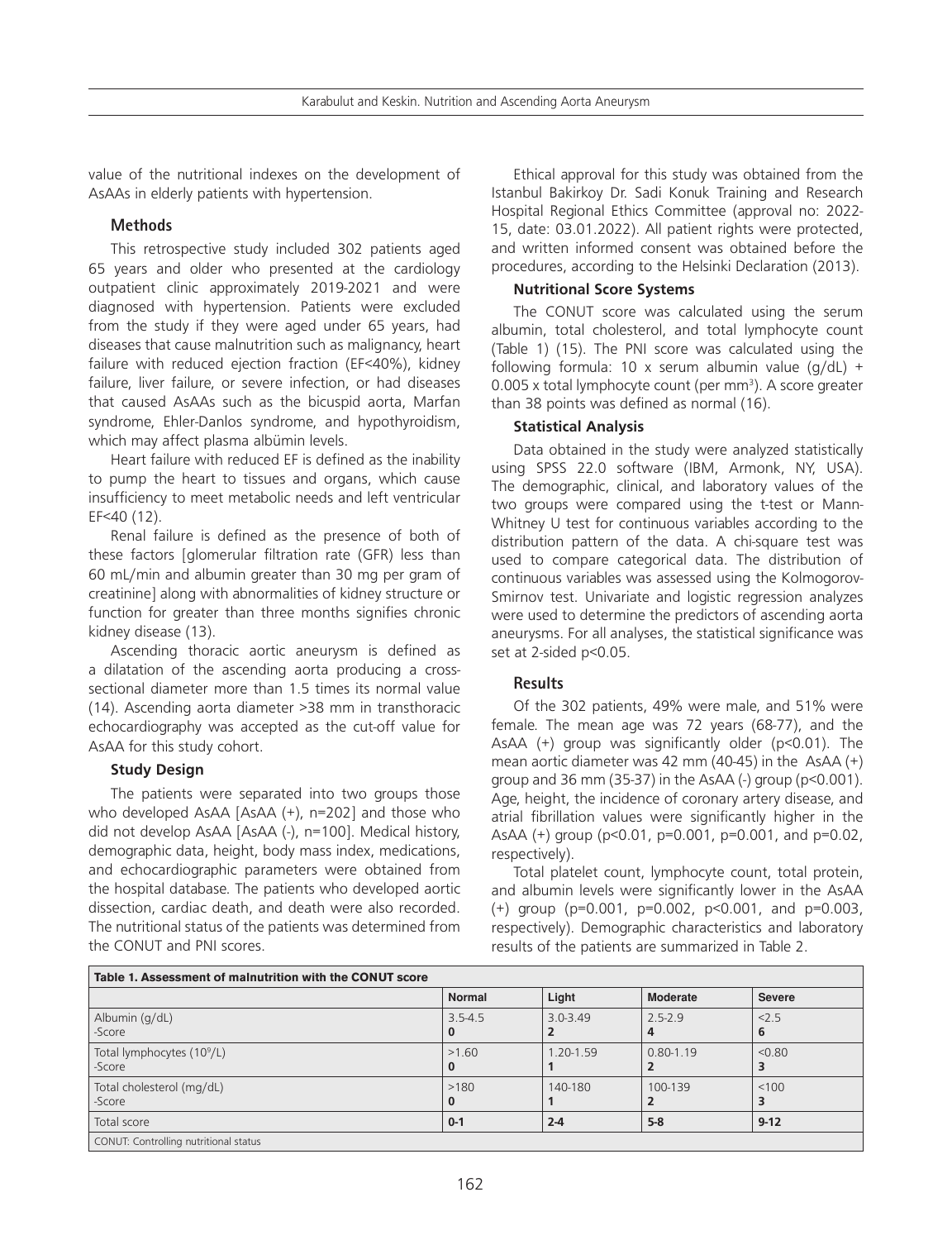Patients with AsAA determined to have a larger left atrium (p=0.002), larger left ventricular diastolic dimension (p<0.001), lower ejection fraction (p<0.001), thicker interventricular septum and posterior wall (p=0.001, p=0.003) than the group without AsAA (Table 3).

The CONUT score was similar in both groups. Although moderate and severe malnutrition was higher in the AsAA (+) group than in the AsAA (-) group, it did not reach statistical significance (p=0.06). The PNI score was found to be significantly lower in the ASAA (+) group than in the AsAA (-) group (p<0.001) (Figure 1) (Table 3).

Univariate and logistic regression analyses were performed for the predictors of AsAA (Table 4 and 5). Logistic regression analyses showed that the PNI score was an independent predictor of ascending aorta aneurysms in elderly patients with hypertension [Odds ratio (OR): 0.92, 95% confidence interval (CI): 0.87-0.98, p=0.01]. Age (OR: 1.09, 95% CI: 1.04-1.13, p<0.001), smoking (OR: 2.50, 95% CI: 1.36-4.57, p=0.003), and coronary artery disease (OR: 2.17, 95% CI: 1.14-4.13, p=0.01) were found to be independent predictors of the development of AsAA in elderly patients with hypertension (Table 5).

The median follow-up of the patients was 3.32 years (2.72-4.13). During the follow-up period, aortic dissection, percutaneous aortic intervention, surgery, and mortality did not develop in any case in the AsAA (-) group. In the AsAA (+) group, 4 (2.0%) patients developed aortic dissection, 6 (3%) patients underwent aortic surgery, and 8 (4%) patients died. Only two of the patients died from an aortic dissection.

## **Discussion**

This study demonstrated that nutritional status determined by the PNI score was an independent predictor of the development of AsAA in elderly patients with hypertension.

The patients with AsAA in this study were found to be older and taller, with a greater frequency of atrial fibrillation and coronary artery disease, as expected. The use of antihypertensive and oral anticoagulant drugs was also higher in the AsAA (+) group. These results were compatible the findings of previous studies (17,18).

PNI is a practical, validated nutritional score, which objectively reveals the nutritional status according to lymphocyte count and albumin level. Several studies have demonstrated the relationship between PNI score and cardiovascular diseases (19-21). Studies on the relationship between aortic pathologies and nutritional status have been conducted on patients with aortic dissection and patients who had undergone percutaneous intervention or surgery to the aorta (7,11,22-24). In all of these studies, it has been shown that malnutrition adversely affects longterm survival and complications in patients undergoing intervention to the aorta. However, these data did not indicate clinical results regarding aneurysms that did not require intervention. The current study may be novel in demonstrating the role of nutritional status in AsAAs without percutaneous and surgical intervention.

Leone et al. (25) showed that AsAA significantly increased the frequency of cardiovascular events in hypertensive patients according to age, gender, and body surface area adjusted risk analysis. Therefore, diagnosing



# **Figure 1.** Comparision of CONUT and PNI scores between AsAA developing and non-developing groups CONUT: Controlling Nutritional Status, PNI: Prognostic nutritional, AsAA: Ascending aorta aneurysm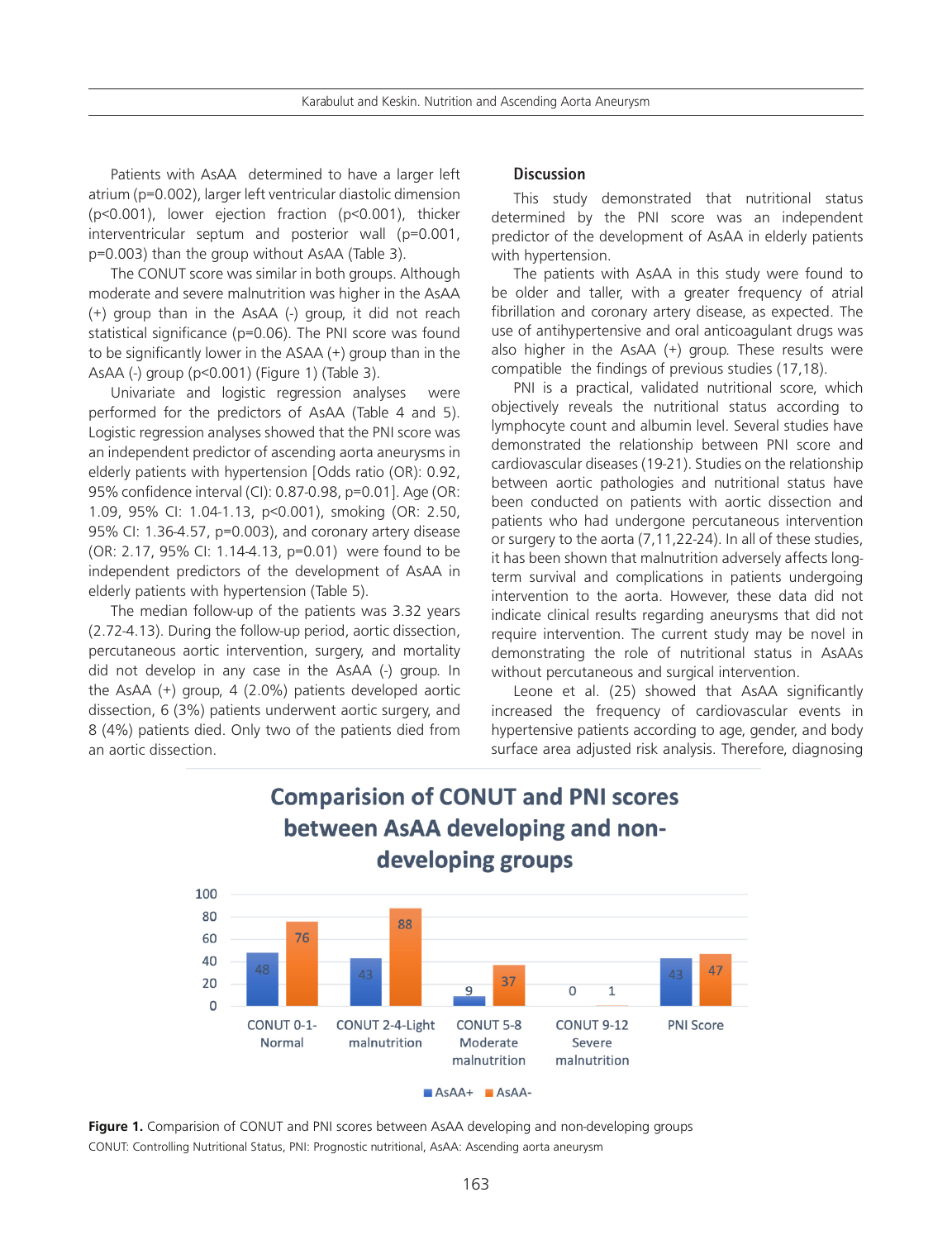| Table 2. Demographic characteristics and laboratory results of the patients |                    |                               |                                |               |  |  |
|-----------------------------------------------------------------------------|--------------------|-------------------------------|--------------------------------|---------------|--|--|
|                                                                             | Total<br>$n = 302$ | Normal aorta<br>n=100 (33.1%) | Aortic aneurysm<br>202 (66.9%) | p-value       |  |  |
| Sex (male)                                                                  | 148 (49.0%)        | 45 (45.0%)                    | 103 (51.0%)                    | 0.32          |  |  |
| Age (years) (median-Q1-Q3)                                                  | 72 (68-77)         | 71 (63-73)                    | 74 (69-79)                     | < 0.01        |  |  |
| Height, cm, (median)                                                        | 166 (161-172)      | 163 (159-170)                 | 167 (162-172)                  | 0.001"        |  |  |
| Body mass index (kg/m <sup>2</sup> ), (SD)                                  | 25.5(2.1)          | 25.3(1.7)                     | 25.6(2.2)                      | 0.15          |  |  |
| Diabetes mellitus, n%                                                       | 102 (33.8%)        | 38 (38.0%)                    | 64 (31.7%)                     | 0.27          |  |  |
| Smoking, n%                                                                 | 104 (34.4%)        | 27 (27.0%)                    | 77 (38.1%)                     | 0.056         |  |  |
| Hyperlipidemia, n%                                                          | 157 (52.0%)        | 46 (46.0%)                    | 111 (55.0%)                    | 0.14          |  |  |
| Coronary artery disease                                                     | 89 (29.7%)         | 17 (17.3%)                    | 72 (35.6%)                     | $0.001**$     |  |  |
| CABG, n%                                                                    | 34 (11.3%)         | $8(8.0\%)$                    | 26 (12.9%)                     | 0.20          |  |  |
| PCI                                                                         | 45 (14.9%)         | 15 (15.0%)                    | 30 (14.9%)                     | 0.97          |  |  |
| Heart failure, n%                                                           | 32 (10.6%)         | $8(8.0\%)$                    | 24 (11.9%)                     | 0.30          |  |  |
| <b>CVE</b>                                                                  | 25 (8.3%)          | $5(5.0\%)$                    | 20 (9.9%)                      | 0.14          |  |  |
| Atrival fibrillation, n%                                                    | 105 (34.8%)        | 26 (26.0%)                    | 79 (39.1%)                     | 0.02          |  |  |
| Peripheral vascular disease, n%                                             | $15(5.0\%)$        | $3(3.0\%)$                    | 12 (5.9%)                      | 0.26          |  |  |
| <b>Medications</b>                                                          |                    |                               |                                |               |  |  |
| Beta blocker, n%                                                            | 253 (83.8%)        | 72 (72.0%)                    | 181 (89.6%)                    | $< 0.001$ **  |  |  |
| Calcium channel blocker, n%                                                 | 110 (36.4%)        | 24 (24.0%)                    | 86 (42.6%)                     | $0.002**$     |  |  |
| ACEI, n%                                                                    | 92 (30.7%)         | 35 (35.0%)                    | 57 (28.5%)                     | 0.25          |  |  |
| ARB, n%                                                                     | 139 (46.0%)        | 55 (55.0%)                    | 84 (41.6%)                     | $0.02**$      |  |  |
| Diuretic, n%                                                                | 124 (41.1%)        | 50 (50.0%)                    | 74 (36.6%)                     | $0.02**$      |  |  |
| Spiranolactone, n%                                                          | 36 (11.9%)         | $7(7.0\%)$                    | 29 (14.4%)                     | $0.06*$       |  |  |
| Alfa blocker, n%                                                            | 19 (6.3%)          | $2(2.0\%)$                    | 17 (8.4%)                      | $0.03**$      |  |  |
| OAD-Insulin, n%                                                             | 90 (29.8%)         | 34 (34.0%)                    | 56 (27.7%)                     | 0.26          |  |  |
| Statin, n%                                                                  | 145 (48.0%)        | 51 (51.0%)                    | 94 (46.5%)                     | 0.46          |  |  |
| ASA, n%                                                                     | 131 (43.4%)        | 43 (43.0%)                    | 88 (43.6%)                     | 0.92          |  |  |
| Clopidogrel, n%                                                             | 24 (8.0%)          | $6(6.0\%)$                    | 18 (9.0%)                      | 0.37          |  |  |
| Oral anticoagulant, n%                                                      | 82 (27.2%)         | 17 (17.0%)                    | 65 (32.2%)                     | $0.005$ **    |  |  |
| Monotherapy, n%                                                             | 63 (20.9%)         | 20 (20.0%)                    | 43 (21.3%)                     | 0.79          |  |  |
| Dual therapy, n%                                                            | 79 (26.2%)         | 29 (29.0%)                    | 50 (24.8%)                     | 0.40          |  |  |
| Triple therapy, n%                                                          | 102 (33.8%)        | 32 (32.0%)                    | 70 (34.7%)                     | 0.64          |  |  |
| More, n%                                                                    | 49 (16.2%)         | 15 (15.0%)                    | 34 (16.8%)                     | 0.68          |  |  |
| Laboratory                                                                  |                    |                               |                                |               |  |  |
| Hemoglobin, (g/dL)                                                          | 13.5 (12.1-14.6)   | 13.6 (12.8-14.1)              | 13.3 (11.9-14.6)               | 0.09          |  |  |
| Platetelet (x10 <sup>3</sup> /mm <sup>3</sup> )                             | 246 (216-281)      | 259 (231-287)                 | 239 (201-269)                  | $0.001***$    |  |  |
| Leukocyte (x10 <sup>3</sup> /mm <sup>3</sup> )                              | 7.5(1.9)           | 7.6(1.7)                      | 7.4(1.9)                       | 0.60          |  |  |
| Neutrophil (x10 <sup>3</sup> /mm <sup>3</sup> )                             | 4.5(1.5)           | 4.4(1.4)                      | 4.5(1.6)                       | 0.57          |  |  |
| Lymphocyte (x10 <sup>3</sup> /mm <sup>3</sup> )                             | $1.9(1.5-2.4)$     | $2.2(1.6-2.5)$                | $1.9(1.4-2.3)$                 | $0.002***$    |  |  |
| Monocyte (x10 <sup>3</sup> /mm <sup>3</sup> )                               | 0.6(0.8)           | 0.7(1.4)                      | 0.6(0.2)                       | 0.08          |  |  |
| Total protein, (mg/dL)                                                      | $6.6(6.1-7.0)$     | $6.9(6.5-7.1)$                | $6.5(6.0-6.8)$                 | $< 0.001$ *** |  |  |
| Albumin, (mg/dL)                                                            | $3.4(3.0-3.9)$     | $3.6(3.3-4.1)$                | $3.4(2.9-3.8)$                 | $0.003***$    |  |  |
| AST, (mg/dL)                                                                | 27.6(11.2)         | 27.1(9.9)                     | 27.9(11.8)                     | 0.56          |  |  |
| ALT, (mg/dL)                                                                | 21.8(9.6)          | 21.2(7.8)                     | 22.1(10.4)                     | 0.46          |  |  |
| Glucose, (mg/dL)                                                            | 114.4 (36.5)       | 111.6(22.7)                   | 115(41.7)                      | 0.35          |  |  |
| Creatinine, (mg/dL)                                                         | $0.9(0.7-1.1)$     | $0.8(0.6-1.0)$                | $0.9(0.8-1.2)$                 | $< 0.001$ *** |  |  |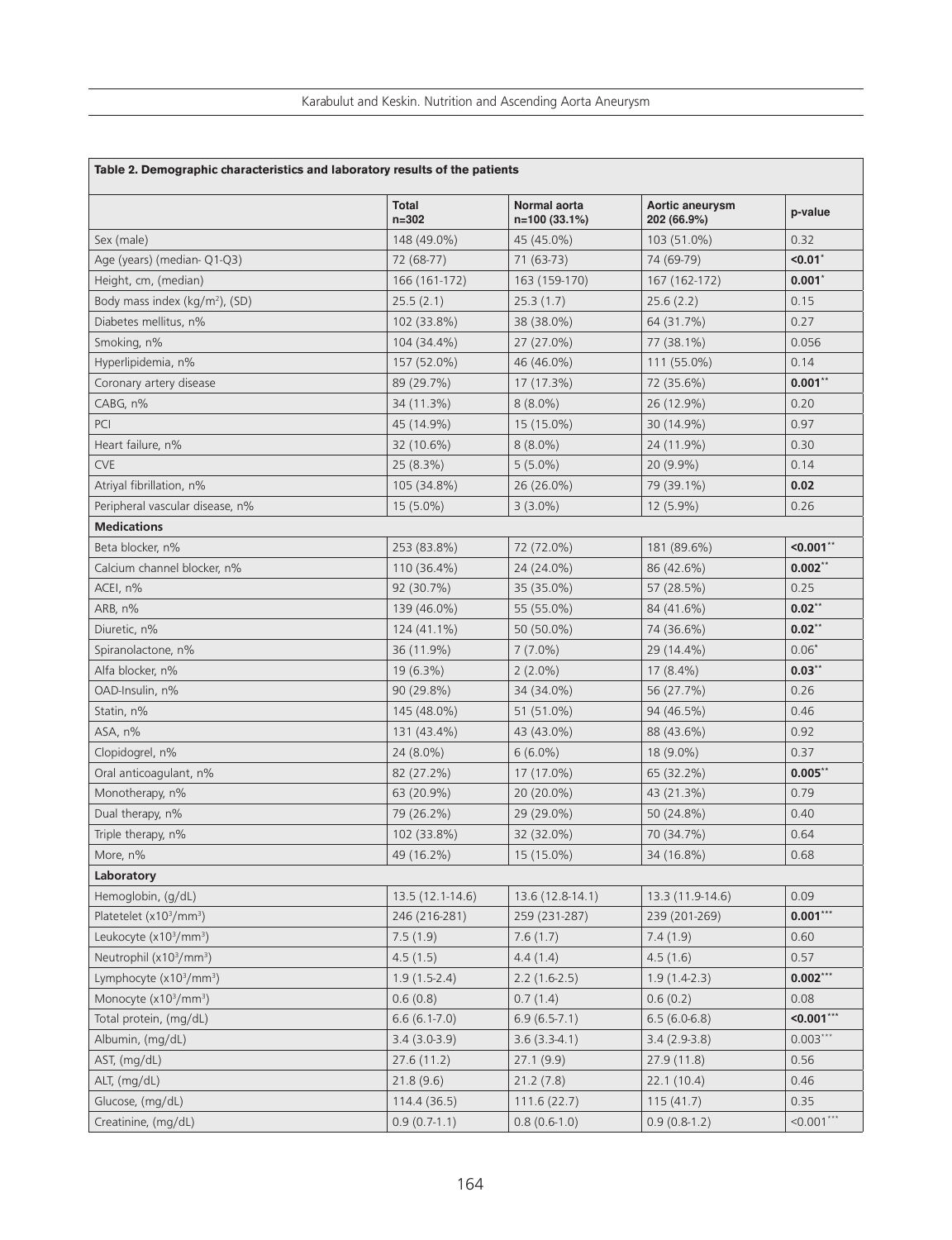Karabulut and Keskin. Nutrition and Ascending Aorta Aneurysm

| <b>Table 2. Continued</b>                          |                           |                                |                                |            |  |  |
|----------------------------------------------------|---------------------------|--------------------------------|--------------------------------|------------|--|--|
|                                                    | <b>Total</b><br>$n = 302$ | Normal aorta<br>$n=100(33.1%)$ | Aortic aneurysm<br>202 (66.9%) | p-value    |  |  |
| Na, (mg/dL)                                        | 138.9(3.6)                | 138.8(3.8)                     | 139.0 (3.6)                    | 0.59       |  |  |
| K, (mq/dL)                                         | $4.2(3.9-4.5)$            | $4.1(3.9-4.4)$                 | $4.3(4.0-4.5)$                 | $0.004***$ |  |  |
| CRP, (mq/dL)                                       | $0.3(0.1-0.9)$            | $0.3(0.1-0.8)$                 | $0.3(0.1-1.1)$                 | 0.34       |  |  |
| Uric acid, (mg/dL)                                 | $5.8(5.0-6.7)$            | $5.5(4.9-6.5)$                 | $6.0(5.1-6.9)$                 | $0.01***$  |  |  |
| Total cholesterol, (mg/dL)                         | 202(40)                   | 206(38)                        | 200(40)                        | 0.19       |  |  |
| HDL cholesterol, (mg/dL)                           | 50(16)                    | 53 $(17)$                      | 49 (15)                        | 0.052      |  |  |
| LDL cholesterol, (mg/dL)                           | 127(36)                   | 131(42)                        | 125(33)                        | 0.14       |  |  |
| Triglyceride, (mg/dL)                              | 164(74)                   | 165(61)                        | 164 (80)                       | 0.87       |  |  |
| $*$ Monn Whitnow U tost $*$ *Chisquare $*$ **++est |                           |                                |                                |            |  |  |

\*Mann-Whitney U test, \*\*Chi-square, \*\*\*t-test

CABG: Coronary artery bypass grafting, PCI: Percutaneous coronary intervention, CVE: Cerebrovascular event, OAD: Oral antidiabetic, ACEI: Angiotensin-converting enzyme inhibitor, ARB: Angiotensin receptor blocker, AST: Aspartate aminotransferase, ALT: Alanine aminotransferase, HDL: High-density lipoprotein, LDL: Low-density lipoprotein

and controlling AsAA in hypertensive elderly patients is crucial for protection against organ damage. The results of the current study support the view that improving nutritional status may be effective in preventing aortic and vascular damage in elderly hypertensive patients.

A striking result of this study was that, unlike the PNI score, there was no significant difference between the groups in the CONUT score. It was thought that the possible reason for this was the relatively small number of patients. Moderate-severe malnutrition determined

by the CONUT score was higher in the AsAA group, and this difference would probably have reached a statistically significant level with more patients.

In this study, age, smoking, and coronary artery disease were other independent predictors of AsAA. These results are compatible with a similar study by Otaki et al. (26).

#### **Study Limitations**

The main limitation of this study was the single-center, retrospective, and cross-sectional design. Additionally, the change of AsAA in the echocardiography could not

| Table 3. Nutritional status, echocardiographic findings, and long-term clinical outcomes of the patients                                                                    |                  |                     |                  |               |  |  |
|-----------------------------------------------------------------------------------------------------------------------------------------------------------------------------|------------------|---------------------|------------------|---------------|--|--|
| <b>Nutritional Indexes</b>                                                                                                                                                  |                  |                     |                  |               |  |  |
| <b>CONUT score</b>                                                                                                                                                          |                  |                     |                  |               |  |  |
|                                                                                                                                                                             | <b>Total</b>     | <b>Normal Aorta</b> | <b>AsAA</b>      |               |  |  |
| Normal (0-1)                                                                                                                                                                | 124 (41.2%)      | 48 (48.0%)          | 76 (37.8%)       |               |  |  |
| Light malnutrition (2-4)                                                                                                                                                    | 131 (43.5%)      | 43 (43.0%)          | 88 (43.8%)       | 0.06          |  |  |
| Moderate & severe malnutrition (5-8)                                                                                                                                        | 46 (15.3%)       | $9(9.0\%)$          | 37 (18.4%)       |               |  |  |
| Severe malnutrition (9-12)                                                                                                                                                  | $1(0.3\%)$       | $\Omega$            | $1(0.5\%)$       |               |  |  |
| PNI score (>38=normal nutrition)                                                                                                                                            | 44.7(7.4)        | 47.1(8.0)           | 43.5(6.7)        | $< 0.001$ *** |  |  |
| <b>Echocardiographic findings</b>                                                                                                                                           |                  | <b>Normal Aorta</b> | <b>AsAA</b>      |               |  |  |
| LA, mm                                                                                                                                                                      | 40.0 (38.0-43.0) | 39.0 (38.0-41.0)    | 41.0 (39.0-43.0) | $0.002***$    |  |  |
| LVEDD, mm                                                                                                                                                                   | 49.0 (48.0-51.0) | 49.0 (46.0-50.7)    | 50.0 (48.0-52.0) | $< 0.001$ *** |  |  |
| EF %                                                                                                                                                                        | 55.0 (50.0-55.0) | 55.0 (55.0-60.0)    | 51.0 (50.0-55.0) | $< 0.001$ *** |  |  |
| IVS, mm                                                                                                                                                                     | 12.8(1.2)        | 12.5(1.0)           | 12.9(1.2)        | $0.001***$    |  |  |
| PW, mm                                                                                                                                                                      | 12.1(0.7)        | 11.9(0.6)           | 12.1(0.7)        | $0.003***$    |  |  |
| Aortic annulus, mm                                                                                                                                                          | 24.0 (23.0-26.0) | 23.0 (22.0-24.0)    | 25.0 (24.0-27.0) | $< 0.001$ *** |  |  |
| Sinus valsalva, mm                                                                                                                                                          | 32.0 (30.0-36.0) | 30.0 (29.0-31.0)    | 34.0 (31.0-36.0) | $< 0.001$ *** |  |  |
| Ascending aorta, mm                                                                                                                                                         | 40.0 (37.0-43.0) | 35.0 (33.0-37.0)    | 42.0 (40.0-45.0) | $< 0.001$ *** |  |  |
| Long-term clinical outcomes                                                                                                                                                 |                  |                     |                  |               |  |  |
| Aortic disssection                                                                                                                                                          | $4(1.3\%)$       | $\overline{0}$      | $4(2.0\%)$       | 0.15          |  |  |
| Aortic surgery/percutaneous intervention                                                                                                                                    | $6(2.0\%)$       | $\overline{0}$      | $6(3.0\%)$       | 0.08          |  |  |
| All-cause mortality                                                                                                                                                         | 8(2.7%)          | $\Omega$            | $8(4.0\%)$       | $0.04*$       |  |  |
| CONUT: Controlling Nutritional Status, PNI: Prognostic Nutritional Index, LA: Left atrium, LVEDD: Left ventricle end-diastolic dimension, IVS: Interventricular septum, EF: |                  |                     |                  |               |  |  |

CONUT: Controlling Nutritional Status, PNI: Prognostic Nutritional Index, LA: Left atrium, LVEDD: Left ventricle end-diastolic dimension, IVS: Interventricular septum, EF: Ejection fraction, PW: Posterior wall, AsAA: Ascending aorta aneurysm \* Mann-Whitney U test, \*\*\*t-test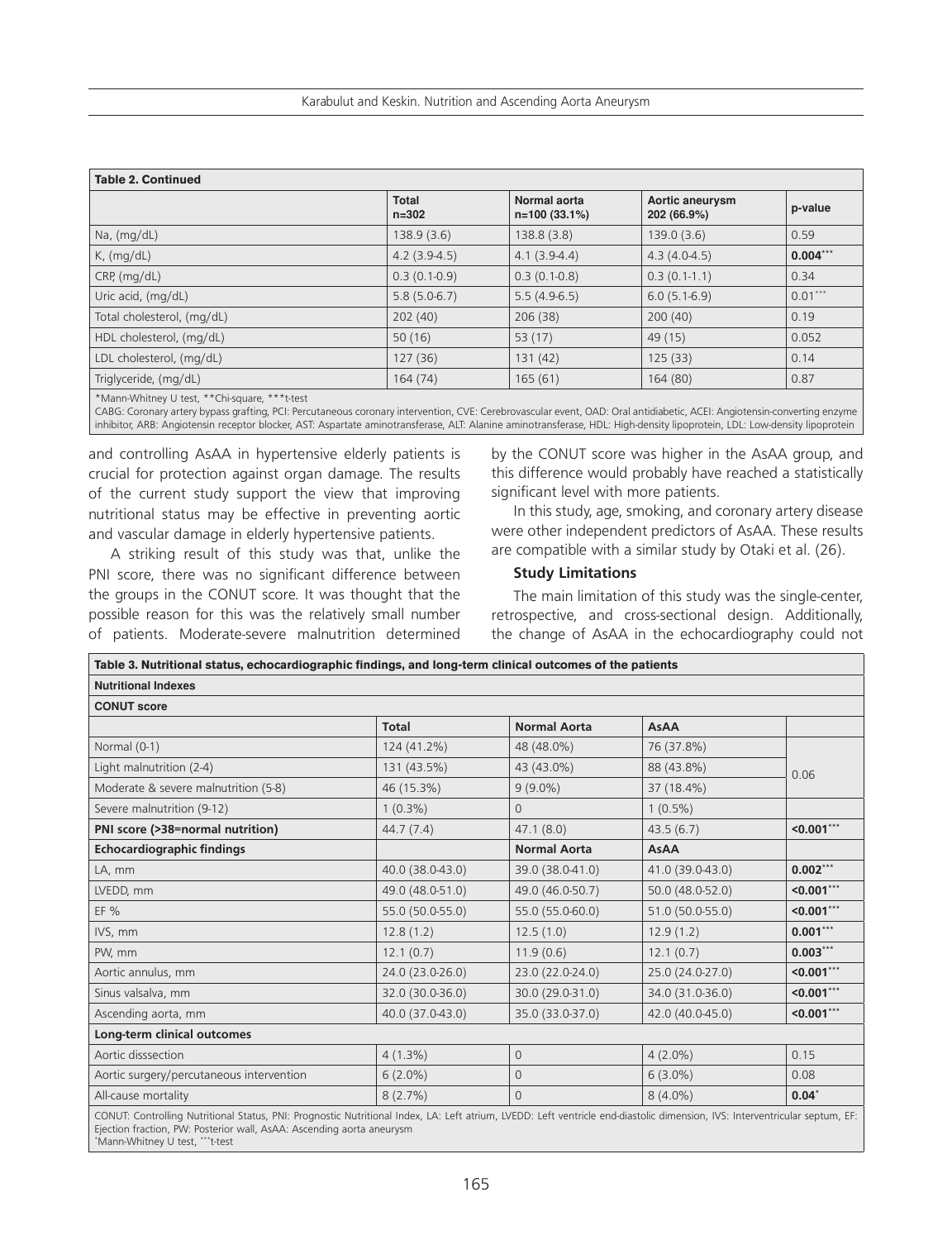| Table 4. Univariate regression analysis for the predictors of<br>ascending aorta aneurysm                          |           |               |         |  |  |  |
|--------------------------------------------------------------------------------------------------------------------|-----------|---------------|---------|--|--|--|
|                                                                                                                    | <b>OR</b> | 95% CI        | p-value |  |  |  |
| PNI score                                                                                                          | 0.93      | $0.89 - 0.96$ | < 0.01  |  |  |  |
| CONUT score                                                                                                        | 2.59      | 1.15-5.85     | 0.02    |  |  |  |
| Gender                                                                                                             | 1 2 7     | $0.78 - 2.05$ | 0.32    |  |  |  |
| Age                                                                                                                | 1.07      | $1.04 - 1.11$ | < 0.01  |  |  |  |
| Smoking                                                                                                            | 1.66      | 0.98-2.81     | 0.04    |  |  |  |
| Coronary artery disease                                                                                            | 2.63      | 1.45-4.79     | < 0.01  |  |  |  |
| CONUT: Controlling Nutritional Status, PNI: Prognostic<br>Nnutritional, CI:<br>Confidence interval, OR: Odds ratio |           |               |         |  |  |  |

|  |                          | Table 5. Logistic regression analysis for the predictors of |  |  |  |
|--|--------------------------|-------------------------------------------------------------|--|--|--|
|  | ascending aorta aneurysm |                                                             |  |  |  |
|  |                          |                                                             |  |  |  |

|                                                                                                                | <b>OR</b> | 95% CI        | p-value |  |  |  |
|----------------------------------------------------------------------------------------------------------------|-----------|---------------|---------|--|--|--|
| PNI score                                                                                                      | 0.92      | 0.87-0.98     | 0.01    |  |  |  |
| <b>CONUT</b> score                                                                                             | 0.59      | $0.16 - 2.06$ | 0.40    |  |  |  |
| Gender                                                                                                         | 1.41      | $0.82 - 2.41$ | 0.21    |  |  |  |
| Age                                                                                                            | 1.09      | $1.04 - 1.13$ | < 0.001 |  |  |  |
| Smoking                                                                                                        | 2.50      | 1.36-4.57     | 0.003   |  |  |  |
| Coronary artery disease                                                                                        | 2.17      | 1.14-4.13     | 0.01    |  |  |  |
| CONUT: Controlling Nutritional Status, PNI: Prognostic nutritional, CI: Confidence<br>interval, OR: Odds ratio |           |               |         |  |  |  |

be obtained. This valuable finding shows the aneurysm expansion rate and prognosis. Finally, the relationship between morbidity, mortality, and nutritional status could not be demonstrated because the AsAA-related morbidity and mortality rates were very low.

#### **Conclusion**

Low nutritional status increases the risk of developing AsAA in elderly hypertensive patients. Therefore, determining nutritional status by risk scores and supporting with natural dietary complements or medically the high-risk elderly hypertensive patients may achieve better clinical outcomes in AsAA patients. Nevertheless, there is a need for further multicenter studies with larger patient numbers and longer follow-up periods to confirm these results.

# **Ethics**

**Ethics Committee Approval:** Ethical approval for this study was obtained from the Istanbul Bakirkoy Dr. Sadi Konuk Training and Research Hospital Regional Ethics Committee (approval no: 2022-15, date: 03.01.2022).

**Informed Consent:** All patient rights were protected, and written informed consent was obtained before the procedures, according to the Helsinki Declaration (2013).

#### **Authorship Contributions**

Concept: U.K., Design: U.K., Data Collection and/ or Processing: U.K., Analysis and/or Interpretation: K.K., Literature Research: K.K., Writing: U.K.

**Conflict of Interest:** No conflict of interest was declared by the authors.

**Financial Disclosure:** The authors declared that this study received no financial support.

## **References**

- 1. Evangelista A. Aneurysm of the ascending aorta. Heart 2010;96:979-85.
- 2. Leone D, Airale L, Bernardi S, Mingrone G, Astarita A, Cesareo M. Prognostic role of the ascending aorta dilatation in patients with arterial hypertension. Journal of Hypertension 2021;39:1163-9.
- 3. Cederholm T, Barazzoni RO, Austin P, et al. ESPEN guidelines on definitions and terminology of clinical nutrition. Clin Nutr 2017;36:49-64.
- 4. Siddique N, O'Donoghue M, Casey MC, Walsh, JB. Malnutrition in the elderly and its effects on bone health–a review. Clinical Nutrition ESPEN 2017;21:31-9.
- 5. Mendes R, Bento L. Practical applications of nutritional scores. Curr Opin Crit Care 2020;26:329-34.
- 6. Candeloro M, Di Nisio M, Balducci M, Genova S, Valeriani E, Pierdomenico SD. Prognostic nutritional index in elderly patients hospitalized for acute heart failure. ESC Heart Fail 2020;7:2479-84.
- 7. Keskin HA, Kurtul A, Esenboğa K, Çiçek MC, Katırcıoğlu SF. Prognostic nutritional index predicts in-hospital mortality in patients with acute Stanford type A aortic dissection. Perfusion 2021;36:710-6.
- 8. Kalyoncuoğlu M, Katkat F, Biter HI, Cakal S, Tosu AR, Can MM. Predicting One-Year Deaths and Major Adverse Vascular Events with the Controlling Nutritional Status Score in Elderly Patients with Non-ST-Elevated Myocardial Infarction Undergoing Percutaneous Coronary Intervention. J Clin Med 2021;10:2247.
- 9. Sun X, Luo, L, Zhao X, Ye P. Controlling Nutritional Status (CONUT) score as a predictor of all-cause mortality in elderly hypertensive patients: A prospective follow-up study. BMJ Open 2017;187:e015649.
- 10. Raposeiras-Roubin S, Abu-Assi E, Paz RC, et al. Impact of malnutrition in the embolic hemorrhagic trade-off of elderly patients with atrial fibrillation. Europace 2020;22:878-87.
- 11. Inoue K, Matsumoto T, Yamashita S, et al. Malnutrition diagnosed by controlling nutrition status is a negative predictor of life prognosis in aortic arch aneurysm patients treated with thoracic endovascular aneurysm repair. Vascular 2020;28:31-41.
- 12. Truby LK, Rogers JG. Advanced Heart Failure: Epidemiology, Diagnosis, and Therapeutic Approaches. JACC. Heart Failure 2020;8:523-36.
- 13. Scott IA, Scuffham P, Gupta D, Harch TM, Borchi J, Richards B. Going digital: a narrative overview of the effects, quality, and